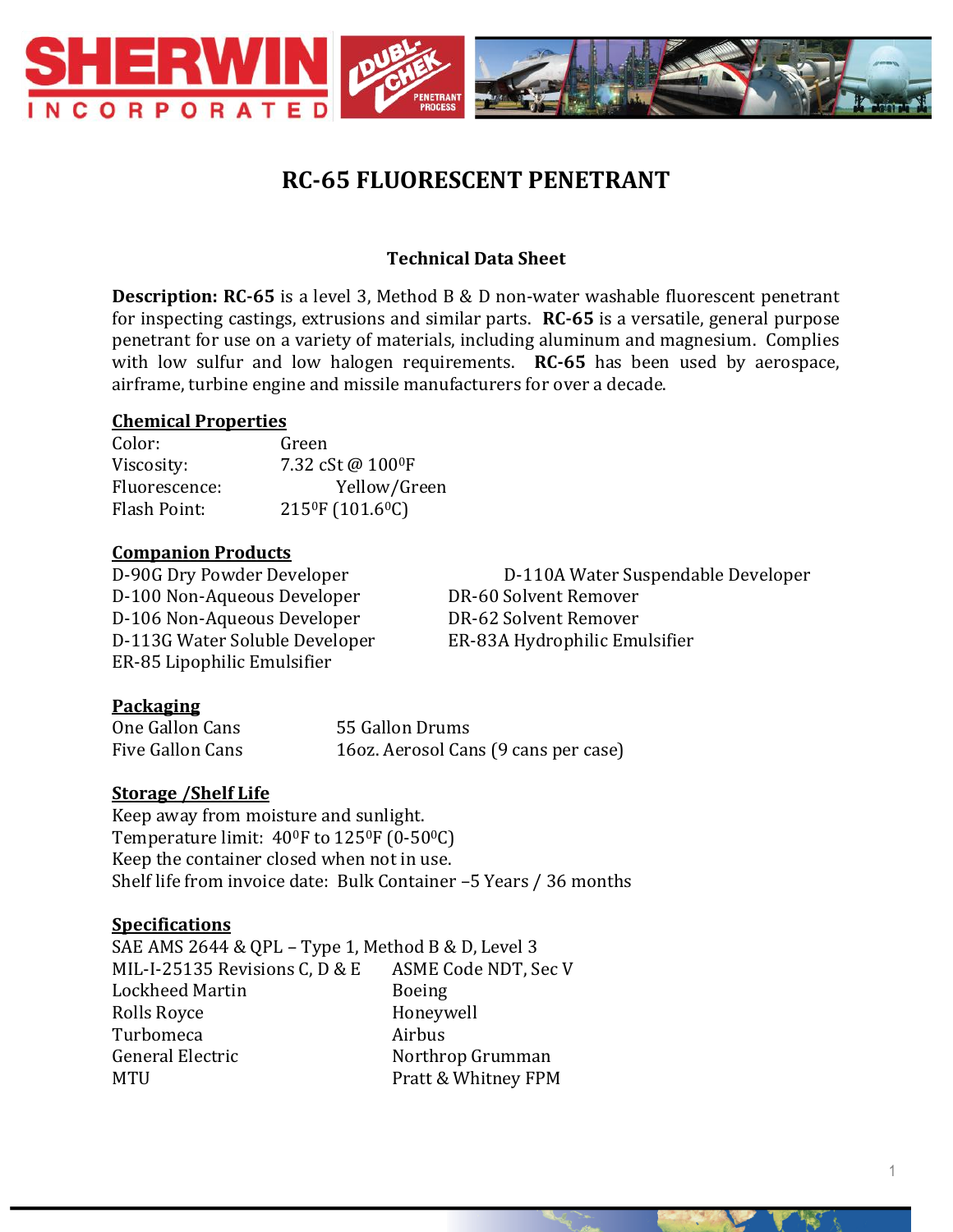

#### **Special Features**

- 1. Low to near zero background for assured indication visibility.
- 2. Sharp, precise flaw indication for rapid interpretation.
- 3. Excellent electrostatic spray capability.
- 4. Long material tank life due to formula stability and non-volatility.
- 5. Low material consumption (low drag out) due to low viscosity.
- 6. Clean, odorless product, vapor free atmosphere.

#### **Instructions**

**Note:** These instructions describe the basic process, but they may need to be amended by the user to comply with applicable specification and/or inspection criteria provided by the contracting agency.

1. **Application:** Apply **RC-65** only to clean, dry surfaces by spraying, flowing, brushing or dipping.

2. **Dwell Time:** A 10 minute dwell time is suggested, although in many cases five minutes will suffice. When particularly tight cracks are suspected, or the part is especially critical, the dwell time may be extended to 30 minutes, or longer. Allow the penetrant to drain from the part surface back into the penetrant tank to conserve material.

#### 3. **Removal**:

#### **A) Hydrophilic Dip Method**

 a) Pre wash: Following the dwell, use a plain water rinse to remove most of the undrained penetrant from the surface. Use a coarse spray of ambient temperature water.

 b) Immersion: Immerse and agitate the part in 20-30% hydrophilic emulsifier solution. Immersion time and agitation time will vary with part geometry and surface condition.

c) Rinse: Remove the part from the tank; clean with a coarse, plain water spray.

#### **B) Hydrophilic Spray Method**

 a) Wash: Following the dwell, use an inject of 0.1 to 5.0% emulsifier solution to wash the excess penetrant from the part surface. Time and solution concentrations will vary with part geometry and surface conditions.

b) Rinse: Use a coarse plain water spray to remove all traces the emulsified penetrant.

#### **C) Lipophilic Method**

 a) Emulsification: Following the dwell, dip the part into undiluted lipophilic emulsifier. Remove the part and allow the excess emulsifier to drain back into the tank. Parts with rough surfaces require longer drain times.

 b) Rinse: Use a coarse plain water spray to remove all traces of the emulsified penetrant. **D) Solvent Wipe Method** - Remove as much excess penetrant as possible using clean dry rag or toweling. Remove remaining penetrant film by wiping with a rag or toweling that has been slightly moistened with solvent. Use a minimum of solvent; avoid flushing